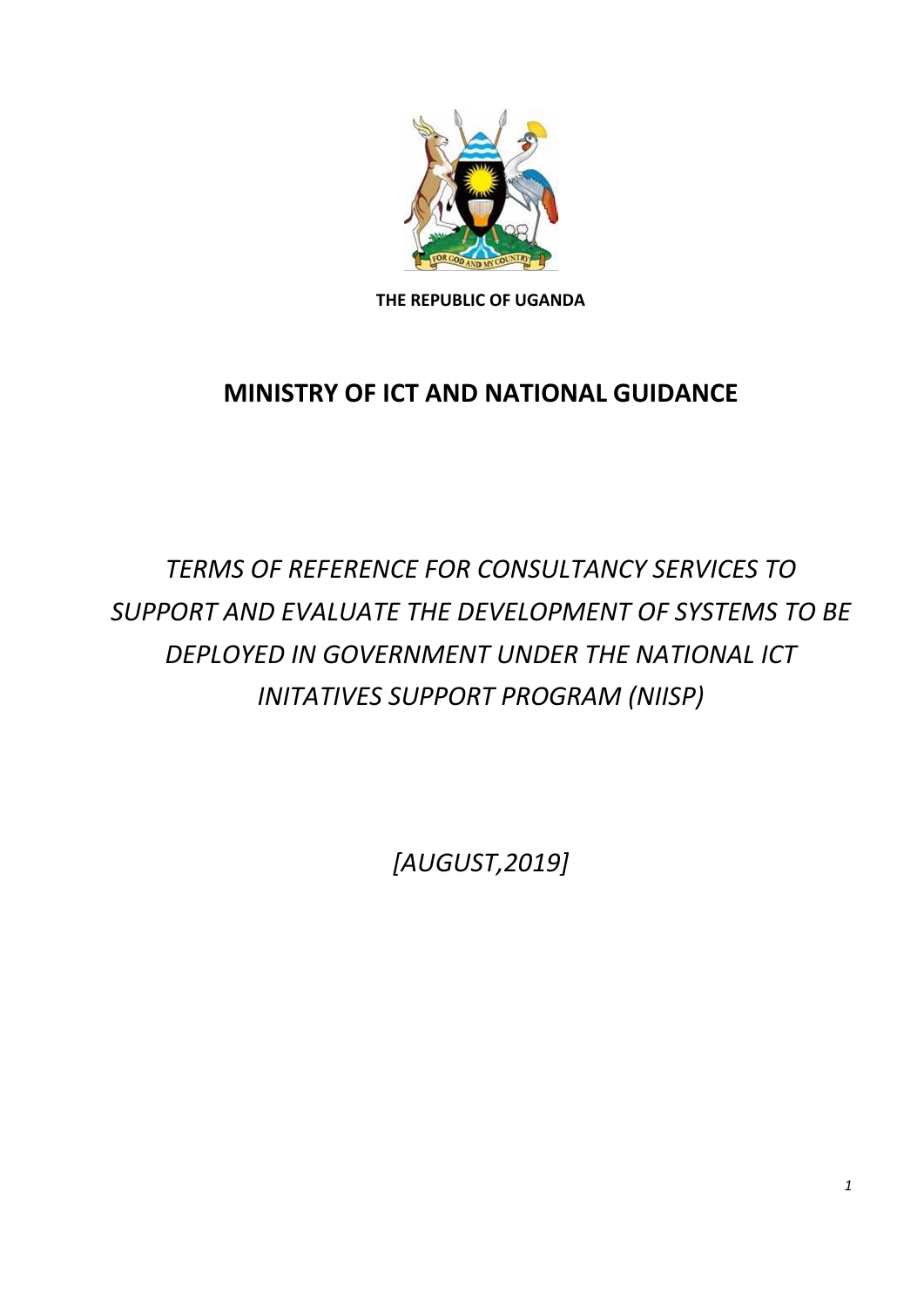### **Background**

Ministry of ICT and National Guidance has been at the forefront to guide successful implementation of ICT and related services across the country through e-government framework, National ICT Policy, Strategies and infrastructure development initiatives.

Government has placed ICT as one of the Key drivers of efficiency and effectiveness in service delivery, production and communication, reason why the Ministry of ICT was created in order to champion the uptake of ICTs across the country. One of the key drivers of implementation and uptake of ICT's is innovation. However, ICT innovation was not very well coordinated and harnessed.

The Ministry of ICT& NG in its efforts to support the ICT Innovation ecosystem designed the National ICT Initiatives Support Program (NIISP), whose main objective is to facilitate the development and deployment of local digital solutions and to create marketplace for these innovative digital products both in the public and private sector.

The program which staretd in 2017 has supported over 100 individual innovations and Innovation Hubs. To achieve the successful development, implementation and deployment of solutions developed by innovators within Government, the Ministry of ICT and National Guidance seeks to recruit an firm to support this process.

# **Objective of the Consultancy**

The key objective of the assignment is to provide end to end Quality Assurance Services (QAS) for the entire process of Innovators' design, development, testing and roll-out of the solutions to be implemented in Government Ministries, Departments and Agencies (MDA's). The QAS shall happen at all the stages of the System Development Life Cycle (SDLC) and shall give the Ministry of ICT & National Guidance and therefore Government of Uganda (GOU) the full confidence that the systems and applications developed by the innovators meet international standards, best practices and all the relevant ICT parameters including cyber security, scalability, robustness, agility, etc.

The consultatant will ensure that developed solutions/systems meet and comply with defined quality, functional and technical specifications required by MDAs in meeting their goals for which the system will have been developed. The consultant shall provide technical assistance to the Ministry of ICT and National Guidance in supervision of the Software Development Projects including supervising the development, testing and implementation of the software systems.

Given the fact that application development is a continous iterative process that requires routine checks, the design, development and deployment of the solutions should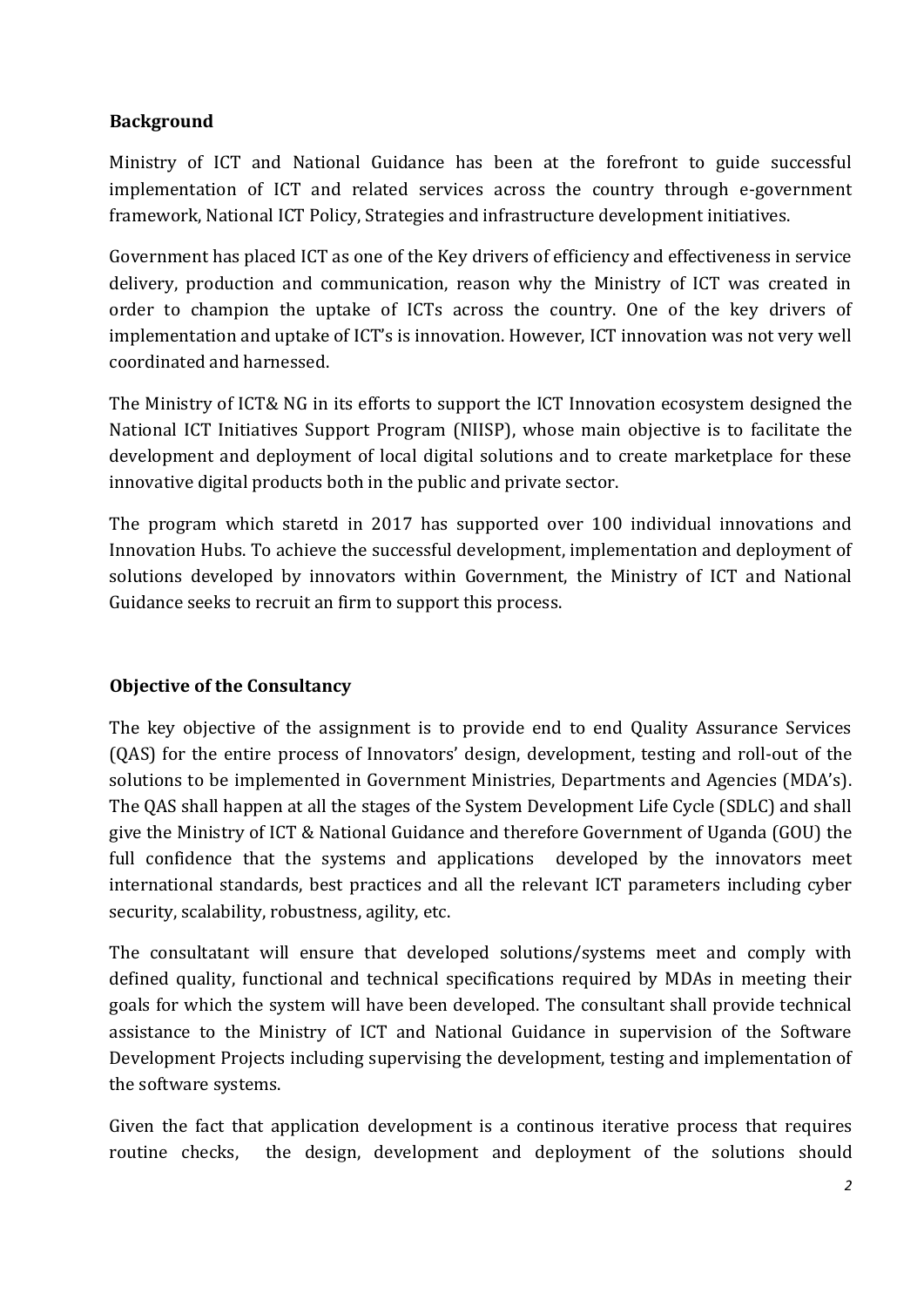continuously meet the desired standards. Rather than only testing for quality after completion of the development, the consultant will be required to carry out the quality assurance tests for quality in each phase of development until the system is complete, deployed and maintained for periods to be agreed upon.

### **Scope of the Consultancy, duties & Responsibilities**

The Consultant shall be directly supervised by the Permanent Secretary, Ministry of ICT and National Guidance.

The consultant shall liaise closely with the NIISP project team at the Ministry of ICT &National Guidance who will avail all the necessary information and the access to the innovators/innovation for all technical matters relating to efficient and succefful implementation of NIISP.

Specifically the Scope of the assignment shall include:

- i. Review of innovations, the solution/ systems documentation, analyze information and make recommendation for improved development and deployment,
- ii. Ensure that the system complies with required system-wide technical requirements as per MDA's needs.
- iii. Critically examine the Innovators' systems/solutions to be deployed in GOU and propose improvement of the exisiting GOU processes to ensure that the systems are assisting government to be as efficient and effective as possible.
- iv. Study the functional requirements, to ensure that the identified innovation meets the requirement for which the requirements were designed
- v. Ensure that the systems and applications developed meet international standards, best practices and all the relevant parameters including cyber security, scalability, robustness, agility, etc.
- vi. Examine usability of the solutions developed including evaluating the requirements based around user interface issues, e.g. issues such as ease of use, accessibility, interface aesthetics, and consistency within the user interface. Including access to the systems by Persons With Disabilty (PWD)
- vii. Check the systems for openness and ability to integrate seamlessly with other systems/ platforms including platform independence. The developed systems should have provisions for easy interconnection to the existing GOU systems with Application Program Interfaces (API's) for new system connections.
- viii. Work directly the software development team to develop the Software Release Roadmap in consultation with key stakeholders, including detailed functional requirements, feature sets and test cases/suites.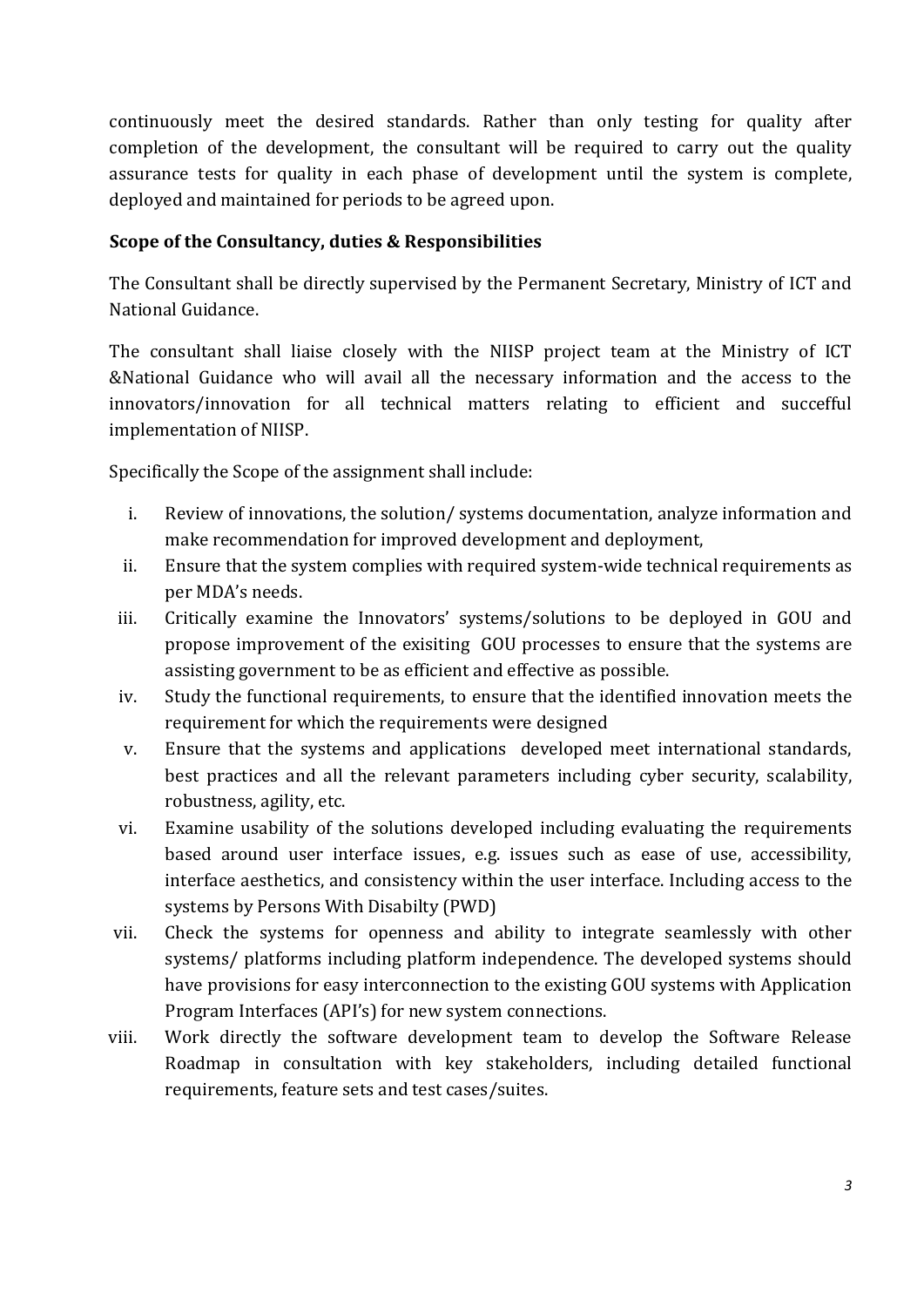- ix. Work with the software development team improve on the detailed project plans and milestones for the implementation of the systems, including modules required, resource allocations per module, timelines and expected outputs.
- x. Monitor software development progress in line with agreed project plans/milestones.
- xi. Carry out a full review of the existing software architecture, including software platforms, frameworks, databases, etc., and attendant proposed hardware infrastructure (i.e. hardware platforms, scalability, maintainability, etc.) and advise on necessary improvements/enhancements.
- xii. Carry out periodic source code reviews to ensure a high quality of work output.
- xiii. Supervise software testing process to ensure software output conforms to set international best practice and test suite standards.
- xiv. Supervise the software development teams in preparation of end-user and technical documentation for the software, to ensure output documentation is of the highest standard.
- xv. The consultant to carry out a comprehensive Short Term Post Implementation Review 3 months after the innovation system has been implemented

## **Timescale**

The consultancy is valied for 12 months

## **Deliverables**

- i. The consultant shall submit an inception report two weeks after contract signing. This report will address in detail how the consultant intends to successfully complete all aspects of this assignment. The report will also contain full details of the consultant's work and supervisory methodology and associated staff man hours plan. The report will also include a risk and assurance register which will be maintained and kept up to date by the consultant throughout the duration of the assignment.
- ii. Monthly Reports (including test reports) that shall summarize all relevant information considered pertinent to the deliverables and nature of this assignment. These reports will also act as a summary record of all the project reports, milestone, key recommendations, if and how the innovators met recommendations.
- iii. Final Report on the implementation of all rolled out innovations and their satus at the end of the contract.

#### **Minimum requirements**

The team leader should have the following Qualifiations:

1. Bachelors Degree in Computer Science, Information Technology ,Information Systems or any other related field.